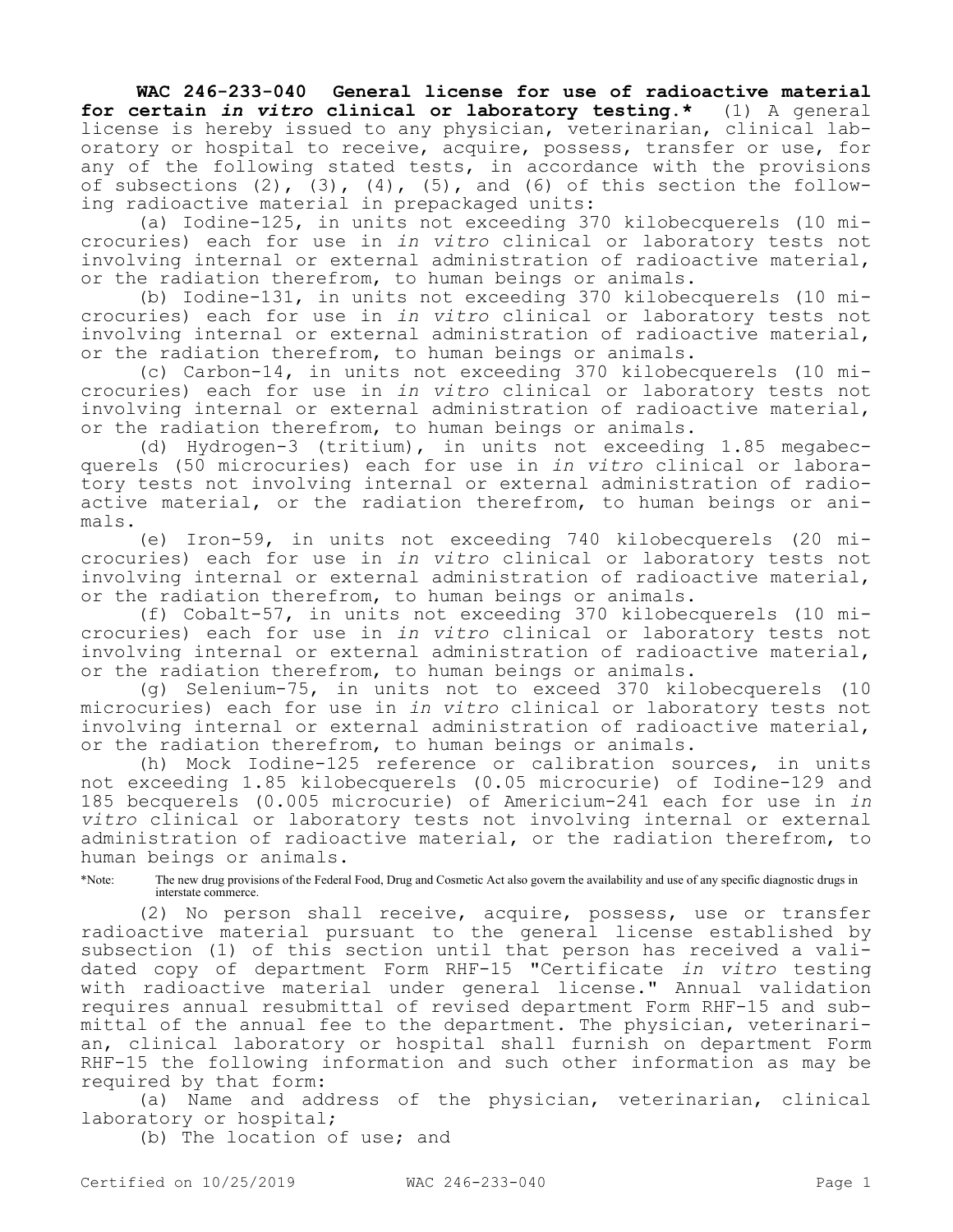(c) A statement that the physician, veterinarian, clinical laboratory or hospital has appropriate radiation measuring instruments to carry out *in vitro* clinical or laboratory tests with radioactive material as authorized under the general license in subsection (1) of this section and that such tests will be performed only by personnel competent in the use of such instruments and in the handling of the radioactive material.

(3) A person who receives, acquires, possesses or uses radioactive material pursuant to the general license established by subsection (1) of this section shall comply with the following:

(a) The general licensee shall not possess at any one time, pursuant to the general license in subsection (1) of this section at any one location of storage or use, a total amount of Iodine-125, Iodine-131, Selenium-75, Iron-59, or Cobalt-57 in excess of 7.4 megabecquerels (200 microcuries).

(b) The general licensee shall store the radioactive material, until used, in the original shipping container or in a container providing equivalent radiation protection.

(c) The general licensee shall use the radioactive material only for the uses authorized by subsection (1) of this section.

(d) The general licensee shall not transfer the radioactive material to a person who is not authorized to receive it pursuant to a license issued by the department, the NRC, or an agreement state, nor transfer the radioactive material in any manner other than in the unopened, labeled shipping container as received from the supplier.

(e) The general licensee shall dispose of the Mock Iodine-125 reference or calibration sources described in subsection (1)(h) of this section as required by WAC 246-221-170.

(4) The general licensee shall not receive, acquire, possess, or use radioactive material pursuant to subsection (1) of this section:

(a) Except as prepackaged units which are labeled in accordance with the provision of an applicable specific license issued pursuant to WAC 246-235-097 or in accordance with the provisions of a specific license issued by the NRC, or an agreement state which authorizes the manufacture and distribution of Iodine-125, Iodine-131, Carbon-14, Hydrogen-3 (tritium), Iron-59, Selenium-75, Cobalt-57, or Mock Iodine-125 to persons generally licensed under this subsection or its equivalent; and

(b) Unless one of the following statements, as appropriate, or a substantially similar statement which contains the information called for in one of the following statements, appears on a label affixed to each prepackaged unit or appears in a leaflet or brochure which accompanies the package:

> This radioactive material shall be received, acquired, possessed and used only by physicians, veterinarians, clinical laboratories or hospitals and only for *in vitro* clinical or laboratory tests not involving internal or external administration of the material, or the radiation therefrom, to human beings or animals. Its receipt, acquisition, possession, use and transfer are subject to the rules and a general license of an agreement state or the NRC.

> > . . . . . . . . . . . . . . . . . . . . . . . . . . . . . Name of manufacturer